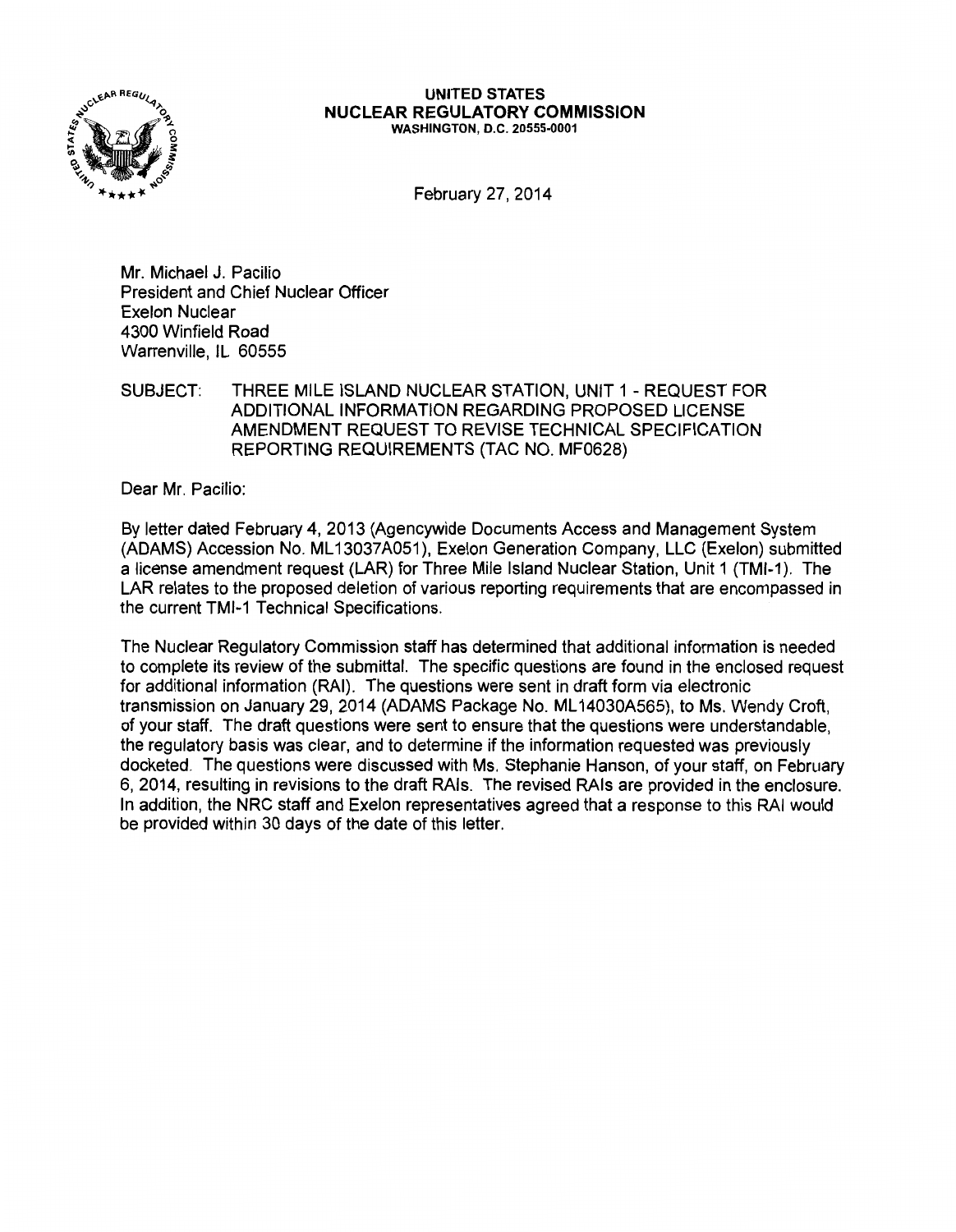M. Pacilio  $-2-$ 

Please contact me at 301-415-3204, if you have any questions.

Sincerely, /<br>hghuy *0* 

ohn D. Hughey, Project Manager Plant Licensing Branch 1-2 Division of Operating Reactor Licensing Office of Nuclear Reactor Regulation

Docket No. 50-289

Enclosure: Request for Additional Information

cc: Distribution via Listserv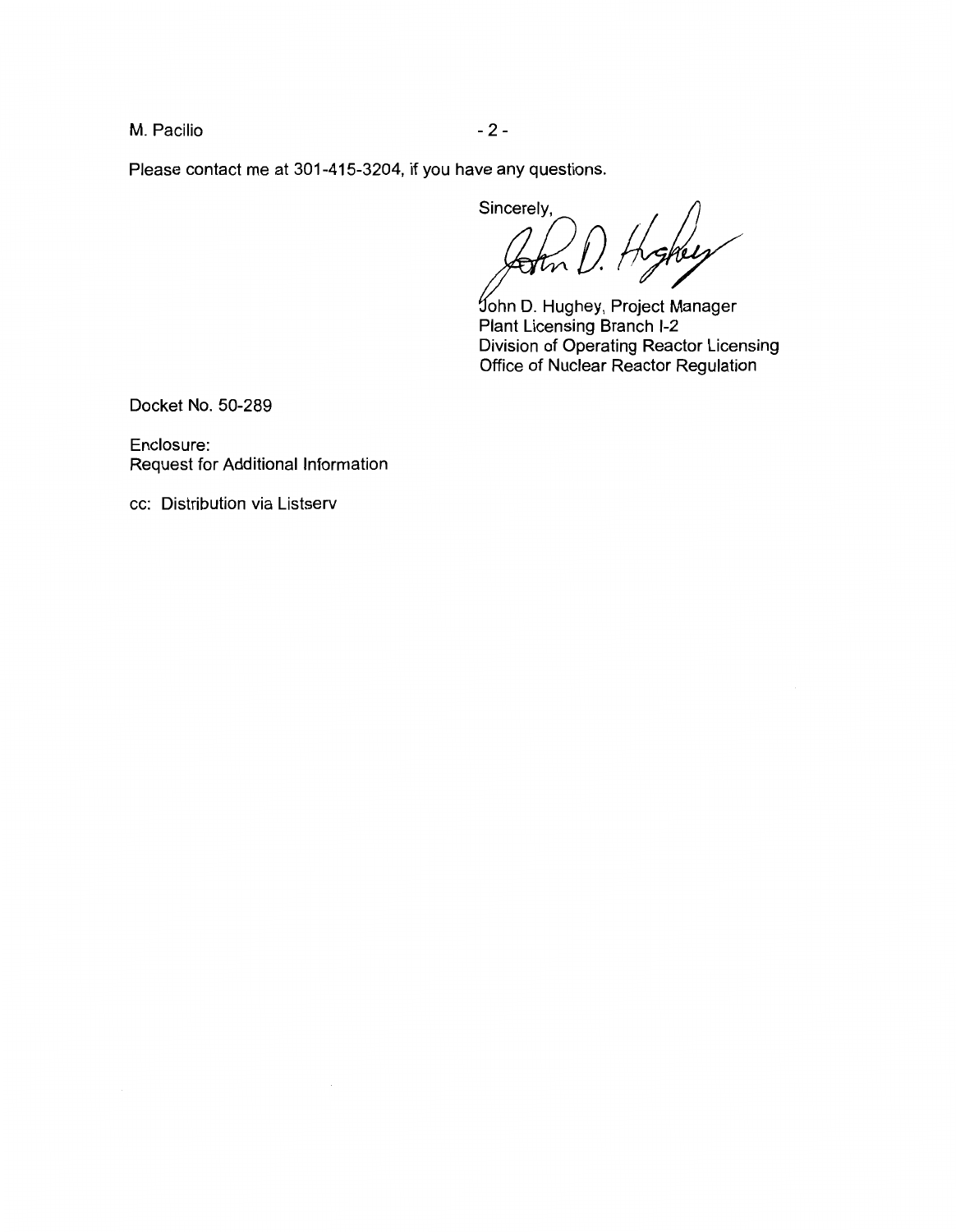# REQUEST FOR ADDITIONAL INFORMATION

# THREE MILE ISLAND NUCLEAR STATION, UNIT 1

## EXELON GENERATION COMPANY, LLC

### PROPOSED REVISION TO PRESSURE AND TEMPERATURE LIMIT CURVES AND

#### EXEMPTION REQUEST FOR INITIAL REFERENCE TEMPERATURE VALUES

### DOCKET NO. 50-289

By letter dated February 4, 2013 (Agencywide Documents Access and Management System (ADAMS) Accession No. ML 13037 A051 ), Exelon Generation Company, LLC (Exelon, the licensee), submitted a License Amendment Request (LAR) for Three Mile Island Nuclear Station, Unit 1 (TMI-1 ). The LAR relates to the proposed deletion of various reporting requirements that are encompassed in the current TMI-1 Technical Specifications (TSs). In order for the U.S. Nuclear Regulatory Commission (NRC) staff to complete its review of the LAR, a response to the following Requests for Additional Information (RAis) is requested.

1. The LAR proposes deletion of TS 6.9.1.8.5, " ... specific activity analysis in which the primary coolant exceeded limits of [TS] 3.1.4.1 ... " As justification for this change, the LAR specifies:

TMI, Unit 1, TS 6.9.1.8.5 requires annual reporting of the results of specific activity analysis in which the primary coolant exceeds the limits of TS 3.1.4.1. However, specific activity analysis pertaining to primary coolant limits is reported to the NRC by means of the PI [Performance Indicator] Program, under the Reactor Oversight Program (ROP). As part of the ROP PI Program, TMI, Unit 1 currently provides monthly reactor coolant specific activity data on a quarterly basis to the NRC in accordance with Regulatory Issue Summary (RIS) 2000-08, Revision 1, "Voluntary Submission of Performance Indicator Data," [Reference 8 of the LAR] following the guidelines provided in NEI 99-02, "Regulatory Assessment Performance Indicator Guideline" [Reference 9 of the LAR].

The reactor coolant specific activity concentration is provided more frequently than required by the TS, regardless of whether or not the TS limit is exceeded. Additionally, if the limit is exceeded, this would be evaluated within the corrective action program, which would drive a determination of the cause and identify appropriate corrective actions to prevent recurrence. Therefore, annual reporting of specific activity analysis in accordance with TS 6.9.1.8.5 is no longer warranted.

### **REQUEST FOR ADDITIONAL INFORMATION**

RAI-1 The NRC staff concurs that the reactor coolant specific activity data is reported to the NRC via the PI program under the ROP. While the PI

**Enclosure**